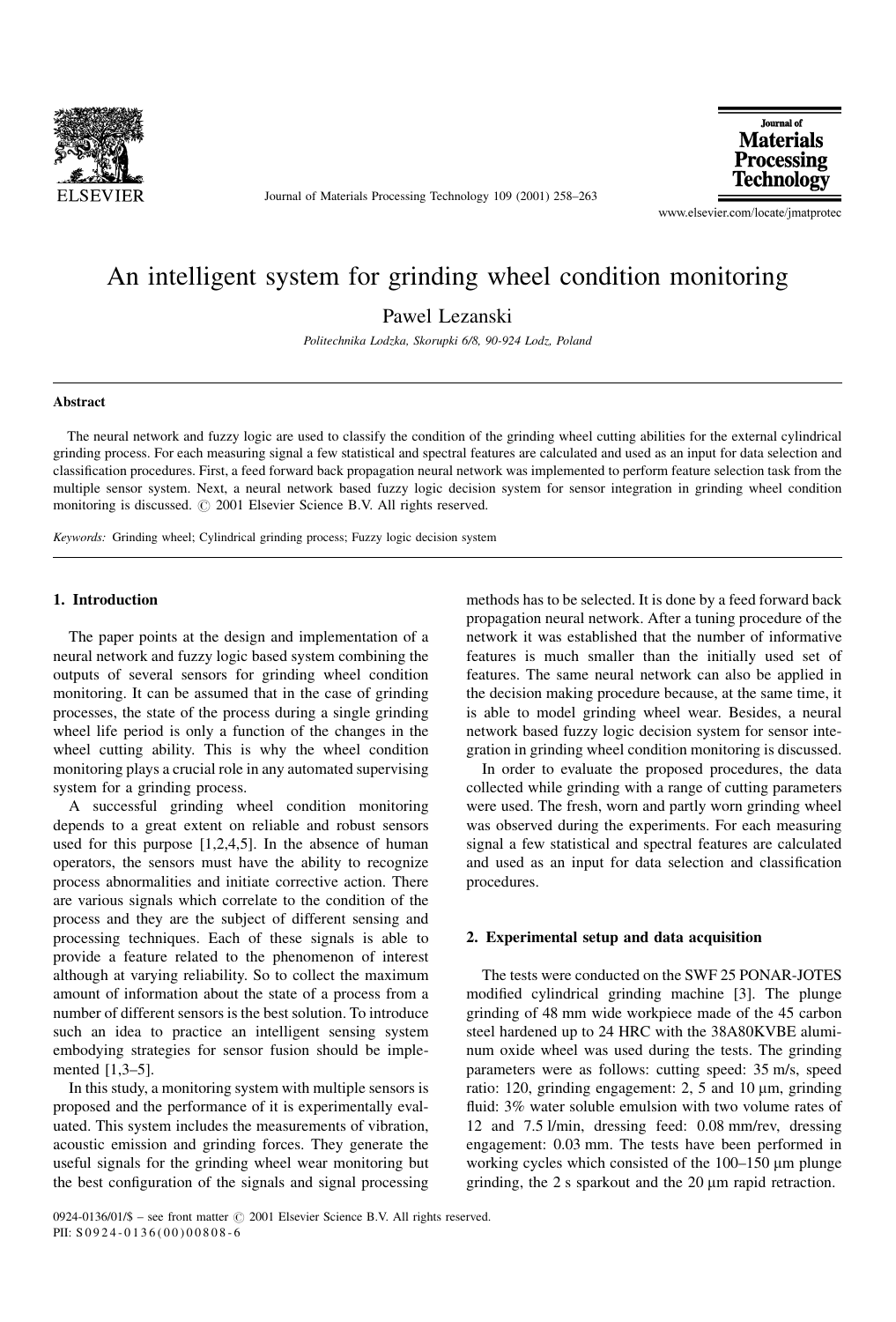

Fig. 1. Schematic of experimental setup.

A schematic of the experimental setup is shown in Fig. 1. The 8312 B&K piezoelectric AE transducer with a built-in 40 dB preamplifier has been attached to the center hub of the tailstock through a silicon film with the aid of mechanical clamp. The preamplified signal from the transducer is then amplified by the  $2638$  B&K wideband conditioning amplifier equipped with a range of filter facilities. The amplified and filtered signal is sent simultaneously to an analogue RMS board and to a digital storagescope. The analogue AE RMS signal has been processed through the DAS-1600 KEITHLEY data acquisition board and recorded by a PC. The raw AE signal has been sampled and stored in 8 KB segments of samples by the 6612 IWATSU storagescope and next recorded by a PC. The normal and tangential components of grinding forces and the mechanical vibration are measured as well. The difference in pressures inside the pockets of the spindle hydrostatic bearings is utilized for the measurement of grinding forces and the 4370 B&K piezoelectric transducer with the 2511 B&K vibration meter is used for the vibration measurement. All the measured signals are processed through the DAS-1600 KEITHLEY data acquisition board and recorded by a PC.

Using bandpass filtering, the AE signal was measured in the range of 50 kHz to 1 MHz, while the frequency range for the vibration was  $0-5$  kHz. The RMS value of the AE signal was evaluated by the analogue RMS circuit and next digitized with the sampling frequency of 10 kHz. The same sampling frequency was used for the vibration signal. Segments of the 2048 AE RMS and vibration samples were recorded by a PC every 1 s during the grinding cycles in a time share mode. The grinding forces were recorded continuously with the sampling frequency of 200 Hz.

The raw AE signal was collected using the storage oscilloscope which sampled the AE data at 5 MHz. A segment of the 8192 AE data samples was stored by the storagescope once during every grinding cycle. Next, this segment of data was sent to a PC and recorded. Such a procedure of the raw signal acquisition is necessary because of the extremely fast digitizing and the resulting huge amount of data which are able to fill a hard disk very soon.

To realize the aims of this research several signal processing techniques have been used. Representative segments of 2048 samples from the stationary part of the grinding cycles have been chosen for all the recorded signals. These segments of the vibration signal, the raw and AE RMS signals were transformed to the frequency domain using a power spectrum procedure. Next, the mean value, the variance, the standard deviation, the standard error, and the amplitude range of all the signal segments in time as well as frequency domain were calculated. For the forces signals, their levels and ratio between them have been calculated. Altogether, 33 features from the recorded signals have been extracted.

# 3. Neural network feature selection and modeling

The acquainted data have been preliminary analyzed to reduce the number of features used by the grinding wheel condition monitoring system. This analysis has allowed to select 14 features. No correlation with the wheel condition has been noticed for the discarded features or they have been correlated with the wheel condition in very similar but less readable way than other features (e.g. variation, standard deviation, standard error). Since the raw AE signal measurement would be very difficult for realization in a real-time system, a decision has also been made to discard all the features related to this signal.